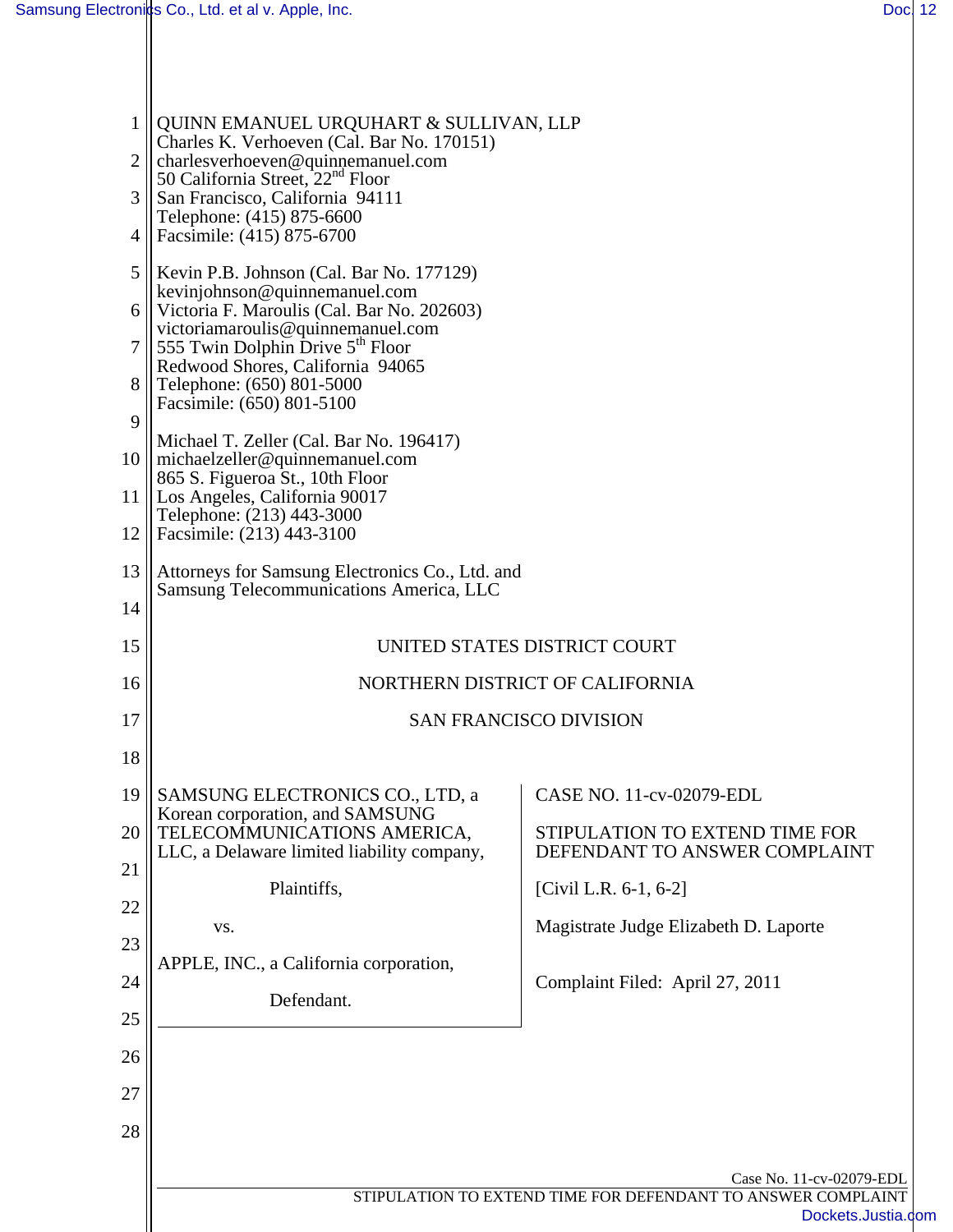| 1                     | <b>STIPULATION</b>                                                                                   |
|-----------------------|------------------------------------------------------------------------------------------------------|
| $\overline{2}$        | Plaintiffs Samsung Electronics Co., Ltd. and Samsung Telecommunications America, LLC                 |
| 3                     | and Defendant Apple Inc., pursuant to Civil Local Rules 6-1 and 6-2, hereby respectfully inform      |
| 4                     | the Court of the parties' agreement to extend the deadline for Defendant's answer to Plaintiffs'     |
| 5                     | Complaint. The parties now AGREE AND STIPULATE to extend the deadline for Defendant to               |
| 6                     | answer or otherwise respond to the Complaint by forty-five days, from May 19, 2011 to July 5,        |
| 7                     | 2011.                                                                                                |
| 8                     | Reason for Extension of Time<br>1.                                                                   |
| 9                     | At the request of Defendant, the parties have met and conferred and jointly agree to the             |
| 10                    | requested extension.                                                                                 |
| 11                    | <b>Prior Time Modifications</b><br>2.                                                                |
| 12                    | There have been no previous time modifications in this case.                                         |
| 13                    | <b>Effect of Modification</b><br>3.                                                                  |
| 14                    | The requested extension will have no effect on the rest of the schedule in this action. The          |
| 15                    | change will not alter the date of any event or any deadline already fixed by Court order.            |
| 16                    | <b>No Waiver</b> ; Limited Application<br>4.                                                         |
| 17                    | This extension of time shall not be construed or used to support a contention that Plaintiffs        |
| 18                    | have waived any rights asserted, or contradicted any allegations made, in their complaint. This      |
| 19                    | extension of time for Defendant to file its answer or other responsive pleading also does not        |
| 20                    | relieve Defendant from participating in proceedings instituted in this action prior to the filing of |
| 21                    | Defendant's answer or other responsive pleading to Plaintiffs' complaint.                            |
| 22                    | So stipulated.                                                                                       |
| 23                    |                                                                                                      |
| 24                    |                                                                                                      |
| 25                    |                                                                                                      |
| 26                    |                                                                                                      |
| 27                    |                                                                                                      |
| 28                    |                                                                                                      |
| 03498.51845/4143999.1 | Case No. 3:11-cv-02079<br>$-2-$                                                                      |
|                       | STIPULATION TO EXTEND TIME FOR DEFENDANT TO ANSWER COMPLAINT                                         |